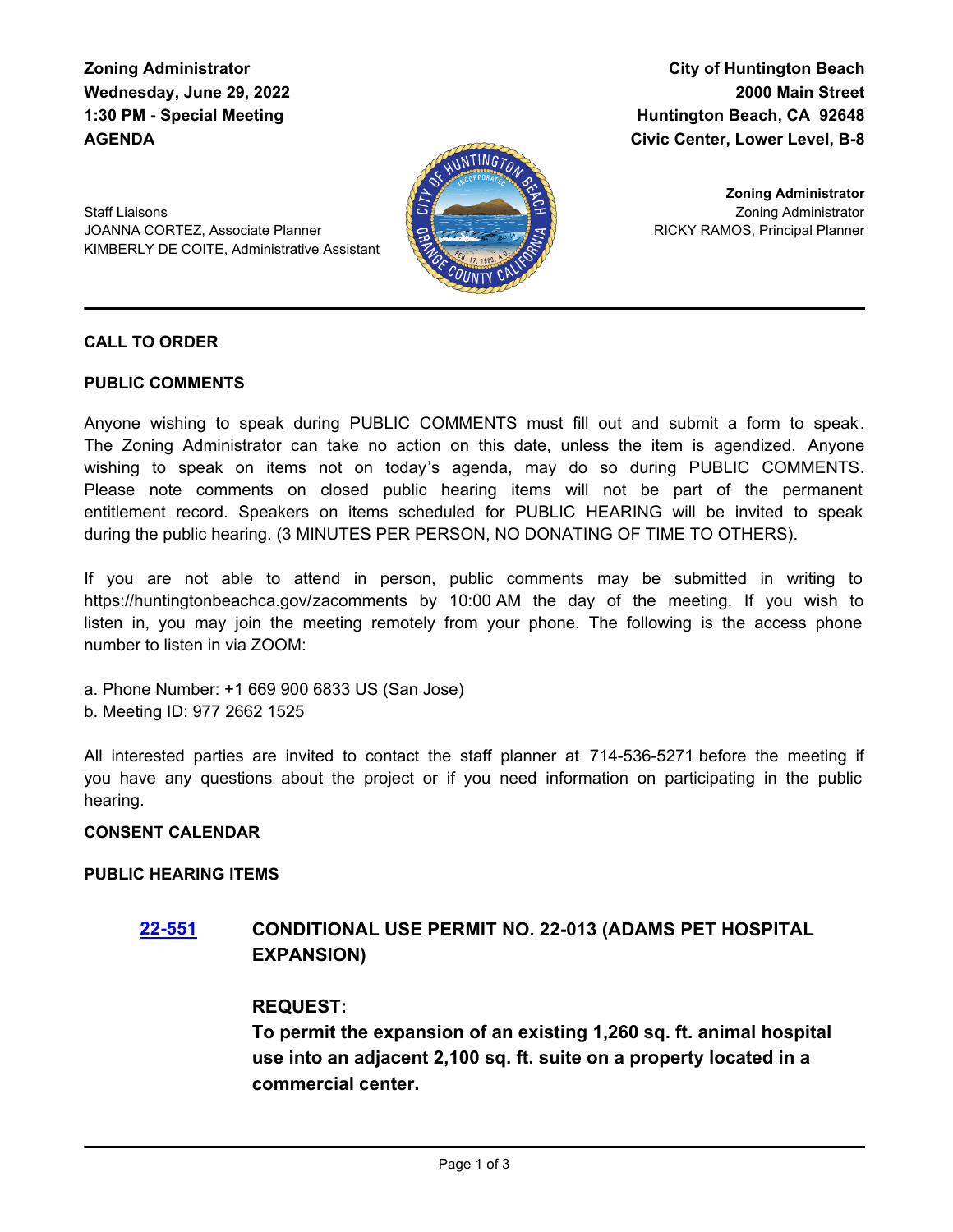## **LOCATION:**

**10130 Adams Avenue, 92646 (South of Adams Avenue, East of Brookhurst Street)**

## **Recommended Action:**

That the Zoning Administrator take the following actions:

A) Approve Conditional Use Permit No. 22-013 with suggested findings and conditions of approval.

# **[22-558](http://huntingtonbeach.legistar.com/gateway.aspx?m=l&id=/matter.aspx?key=5670) CONDITIONAL USE PERMIT NO. 22-014 (STRONG RESIDENTIAL FENCE)**

## **REQUEST:**

**To permit the construction of an approximately 61 in. high wooden fence (approx. 58 linear feet) within the front yard setback in lieu of the maximum height of 42 in. within the required 15 ft. front yard setback.**

## **LOCATION:**

**15071 Sussex Circle, 92647 (near the terminus of Sussex Cir., between Goldenwest St. and Bolsa Ave.)**

## **Recommended Action:**

That the Zoning Administrator take the following actions:

A) Approve Conditional Use Permit No. 22-014 with suggested findings and conditions of approval.

#### **ADJOURNMENT**

**The next regularly scheduled meeting of the Zoning Administrator is Wednesday, July 6, 2022, at 1:30 P.M. Huntington Beach, California.**

**INTERNET ACCESS TO THE ZONING ADMINISTRATOR AGENDA AND STAFF REPORT MATERIAL IS AVAILABLE PRIOR TO ZONING ADMINISTRATOR MEETINGS AT: https://huntingtonbeach.legistar.com/**